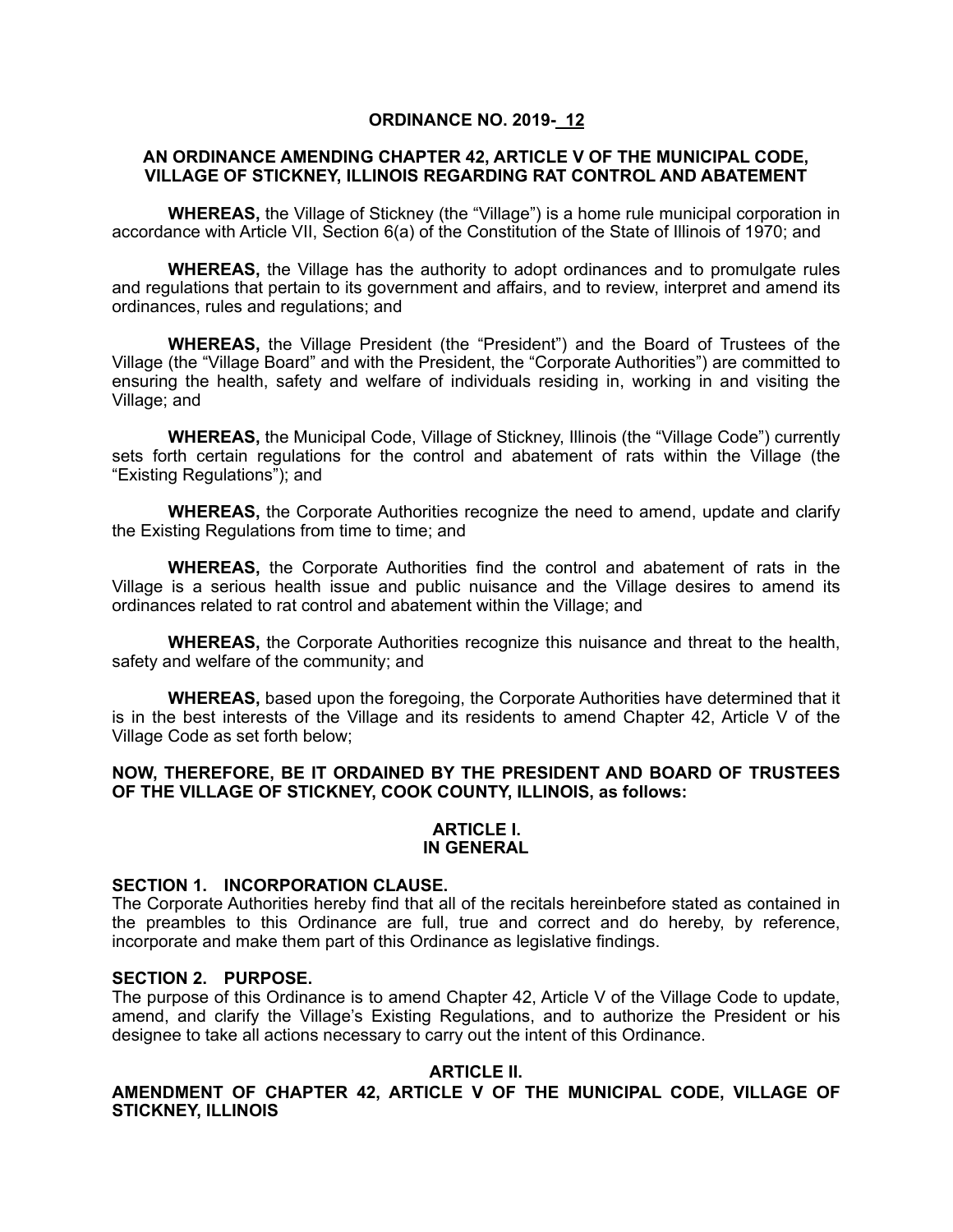# **SECTION 3.0 AMENDMENT OF CHAPTER 42, ARTICLE V**

That the Village Code is hereby amended, notwithstanding any provision, ordinance, resolution or Village Code section to the contrary, by amending Chapter 42, Article V by striking out any language to be removed or repealed and underlining new language as follows:

# **ARTICLE V. - RAT CONTROL AND ABATEMENT**

#### **Sec. 42-361. - Definitions.**

The following words, terms and phrases, when used in this article, shall have the meanings ascribed to them in this section, except where the context clearly indicates a different meaning:

*Building means* houses, apartment buildings, garages, sheds, commercial buildings and any other structure located within the corporate limits.

*Garbage* means any waste or refuse discarded and shall include but is not limited to any and all waste food, offal, swill and animal or vegetable refuse.

*Garbage* container means any watertight, flyproof and ratproof portable container and constructed of metal or lined with metal or other material that is impervious to rats and flies, with all openings into the container, such as doors and covers, fitted to prevent the entrance of rats or flies.

*Hardware cloth* means wire screen of such thickness and spacings as to afford reasonable protection against the entrance of rats.

*Health officer* means the duly appointed Village health officer or his or her duly authorized representatives.

*Multiunit building* means any building capable of being occupied as the residence of three or more families (of one or more persons) residing in separate living quarters. This shall include condominiums and apartment buildings.

*Owner* means any person or group of persons or their agents or representatives who shall have legal or equitable title to property, the lessee or agent of a lessee, or any other person having the care, management or control of property.

*Rat harborage* means any condition which provides shelter or protection for rats, thus favoring their multiplication and continued existence in, under, or outside a structure of any kind.

*Rat stoppage* means a form of ratproofing to prevent the ingress of rats into or under buildings or other structures from the exterior or from one building or structure to another. It consists essentially of the closing of all openings in the exterior walls, ground or first floors, basements and foundations, that may be reached by rats from the ground by climbing or by burrowing, with concrete, sheet iron, hardware cloth, or other types of ratproofing material impervious to rat gnawing, approved by the building official.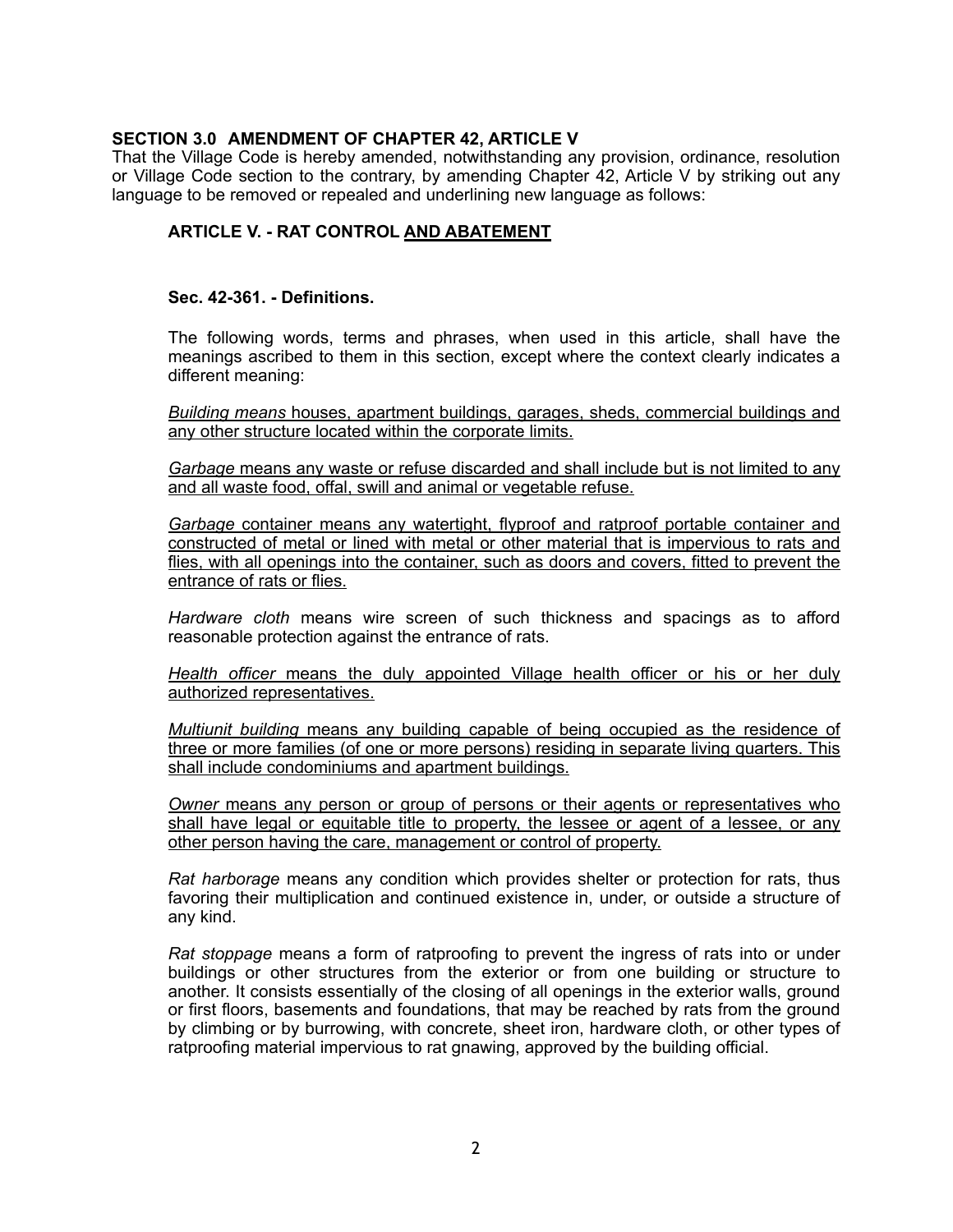*Ratproofing* means the closing of all unnecessary openings with concrete, sheet iron, or other materials impervious to rats in building foundations and under and around doors, windows, vents and other places that could provide means of entry for rats.

*Rental unit* means houses for rent, hotels, motels, boarding houses, and short-term rentals.

*Rubbish* means all combustible and noncombustible waste materials, except garbage, and includes but is not limited to the residue from the burning of wood, coal, coke and other combustible material; paper; rags; cartons; boxes; wood; excelsior; rubber; leather; tree branches; grass trimmings; tin cans; mineral matter; glass; crockery; and dust.

#### **Section 42-362. – Public Nuisance**

All rats are a nuisance to health and are otherwise injurious to the public health and welfare and are hereby declared to be a public nuisance.

#### **Sec. 42-362363. - Rat stoppage required.**

Every building or structure within the village shall be rate rat stopped, freed of rats and maintained in a rat stopped and rat-free condition by the owner, agent or occupant thereof.

#### **Sec. 42-363364. - Maintenance.**

The owner, agent, or occupant in charge of all rat stopped buildings or structures shall maintain them in a rat stopped condition and repair all breaks or leaks that may occur in the rat stoppage.

### **Sec. 42-364365. - New buildings and major repairs to existing buildings.**

All buildings to be constructed and buildings undergoing major repairs shall be made rat stopped. To ensure compliance with this section, the owner of a property on which a structure is being newly built or undergoing major repair shall obtain approval, from the building official, of specifications for such structure or repair as they relate to rat stopping.

### **Sec. 42-365366. - Unlawful to remove rat stoppage.**

It shall be unlawful for the owner, occupant, contractor, public utility company, plumber, or any other person, to remove the rat stoppage from any building or structure for any purpose and fail to restore the rat stoppage in satisfactory condition, or to make any new openings that are not closed or sealed against the entrance of rats.

## **Sec. 42-366367. - Structural changes.**

Whenever conditions inside or under any building or structure provide such extensive harborage for rats that the building official deems it necessary to eliminate such harborage, he or she may require the owner or occupant in charge of any such building or structure to install suitable cement floors and basements, or to require such owner or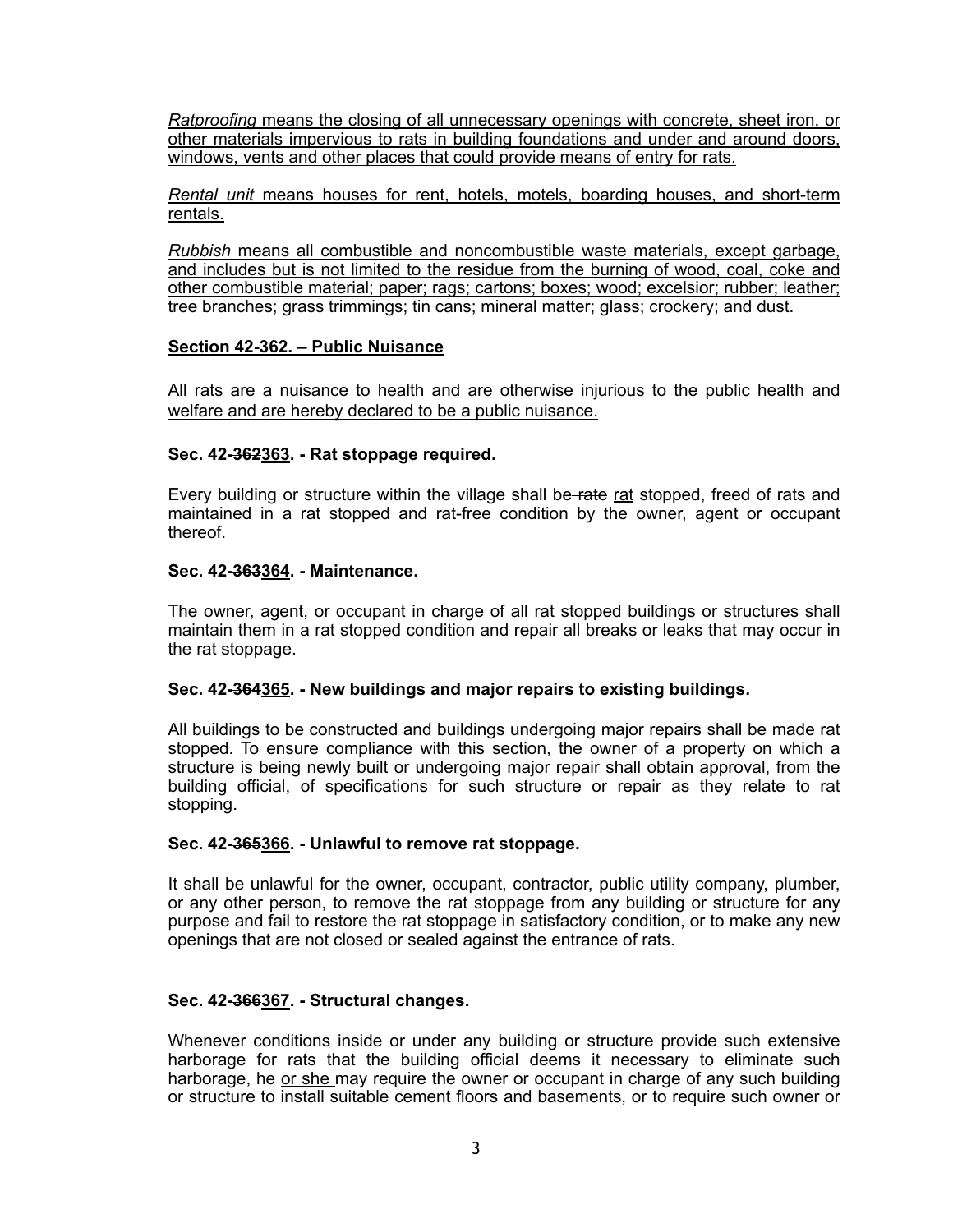occupant to correct such rat harborage as may be necessary in order to facilitate the eradication of rats.

# **Sec. 42-367368. - Overgrown and uncut weeds and foliage.**

It shall be unlawful under this article for any owner, agent or occupant of any building to allow any weeds or other underbrush to grow to a height of six inches pursuant to chapter 90, article II of this Code (section 90-31, *et seq.*) and any other applicable Village Codes.

# **Sec. 42-368369. - Storage of refuse and rubbish; elimination of harborage.**

All real property, whether improved or unimproved, and all areaways, streets, sidewalks and alleys shall be kept clear of all rubbish and/or material that might serve as harborage for rats. All lumber, boxes, barrels, loose iron, scrap metal, auto bodies, or other material that may be permitted to remain thereon, which may result in harborage of rats, shall be placed on supports and elevated from the ground at least 18 inches. It shall further be unlawful under this article for any owner, agent or occupant of any building to store any refuse in any container other than one approved or provided by the village under section 70-63 or otherwise approved under this Code, as amended. All refuse shall be stored in covered containers until collected by a scavenger service or village refuse service.

# **Sec. 42-369370. - Dumping.**

It shall be unlawful for any person to place, leave, dump or permit to accumulate any garbage, trash, or refuse in any building, structure or premises so that the same shall afford food or harborage for rats, or to dump or place on any premises, land or waterway any dead animals or waste vegetable or animal matter of any kind.

### **Sec. 42-370371. - Storage of animal food.**

Unless it is kept in a rat stopped building, all food and feed kept in the village for the purpose of feeding birds and other domestic animals shall be kept and stored in rat-free and rat-proof containers, compartments, or rat stopped rooms.

### **Sec. 42-371372. - Accumulations of materials or junk.**

It shall be unlawful for any person to accumulate or permit the accumulation on any open lot or other premises, any lumber, boxes, barrels, bricks, stones, scrap metal, motor vehicle bodies or parts or similar materials, rubbish or any articles of junk which provide rat harborage, unless the same shall be placed on open racks that are elevated not less than 18 inches above the ground, evenly piled or stacked. **Sec. 42-372373. - Inspection and notice.** 

(a) It shall be the duty of the building official to cause inspections of the interior and exterior of buildings or other structures to determine evidence of rat infestation and the existence of new breaks or leaks in the rat stoppage, and when any evidence is found indicating the presence of rats or openings through which rats may enter such buildings or structures, to serve, or cause to be served, the owner, agent, or occupant of such building or structure with written notice to abate the conditions found.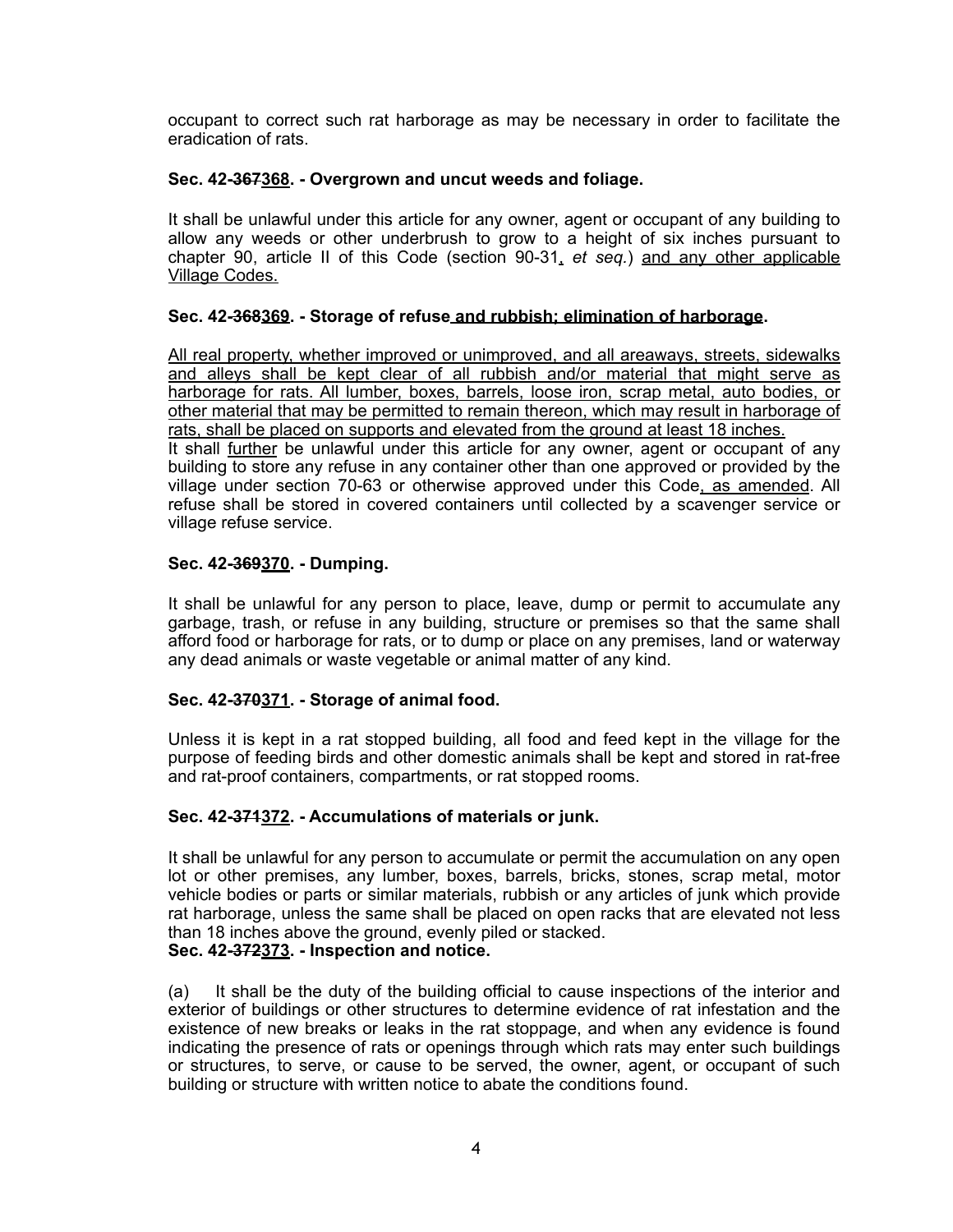(b) Upon receipt of notice in writing from the building official, the owner, agent, or occupant in charge of any building, structure or premises specified in such notice shall take immediate measures for the rat stoppage of such building or structure and for freeing the premises of all rats and shall continue such measures until the building is free of all rats, and unless such work is completed in the specified time in the notice, in no event to be less than ten seven (7) calendar days, or any written extension thereof that may be granted by the building official, then the owner, agent, or occupant in charge of such building, structure or premises shall be deemed guilty of an offense. If reinfestation occurs, the owner, agent, or occupant in charge of the building shall take immediate measures to eradicate the infestation again.

# **Sec. 42-373374. - Right of village to do work.**

Whenever the owner, agent, or occupant in charge of any building, structure, or premises, after being served with notices provided in this section has failed within the time fixed in the notice, to perform all work necessary to prevent the ingress of rats to such building or structure and/or to exterminate rats from the premises described in such notice, the building official or person duly authorized by him or her may order such building quarantined, and prohibit any person from entering such building by posting a placard signed by the building official at the entrance of the building to provide notice of the quarantine. The building official may also provide for the extermination of rats and do such work as is necessary to free such premises from rats and to maintain such premises in a rat stopped condition. The building official may charge to and collect from the owner, agent or occupant in charge of any building, structure or premises the reasonable cost and expense of preventing such ingress of rats to their property and of rat extermination therein, after notice to such owner or persons as provided by this article and failure of such owner or persons to comply.

### **Sec. 42-374375. - Lien.**

(a) The cost and expense of rat stoppage and extermination is a lien upon the real estate affected, superior to all other liens and encumbrances, except tax liens, if within 60 days after such cost and expense is incurred by the village, or person performing the service by authority of the village, a notice of lien is filed in the office of the county recorder of deeds or in the office of the county registrar of titles if the real estate affected is registered under the Torrens System. The building official may cause such notice of lien to be filed, and such notice shall consist of a sworn statement setting out:

(1) A description of the real estate sufficient for identification thereof;

(2) The amount of money representing the cost and expense incurred or payable for the service; and

(3) The dates when such cost and expense were incurred by the village in whose name the lien has been filed and the release may be filed of record as in the case of filing notice of lien.

Upon payment of the cost and expense by the owner of or person interested in the property after notice of lien has been filed, release of the lien shall be furnished by the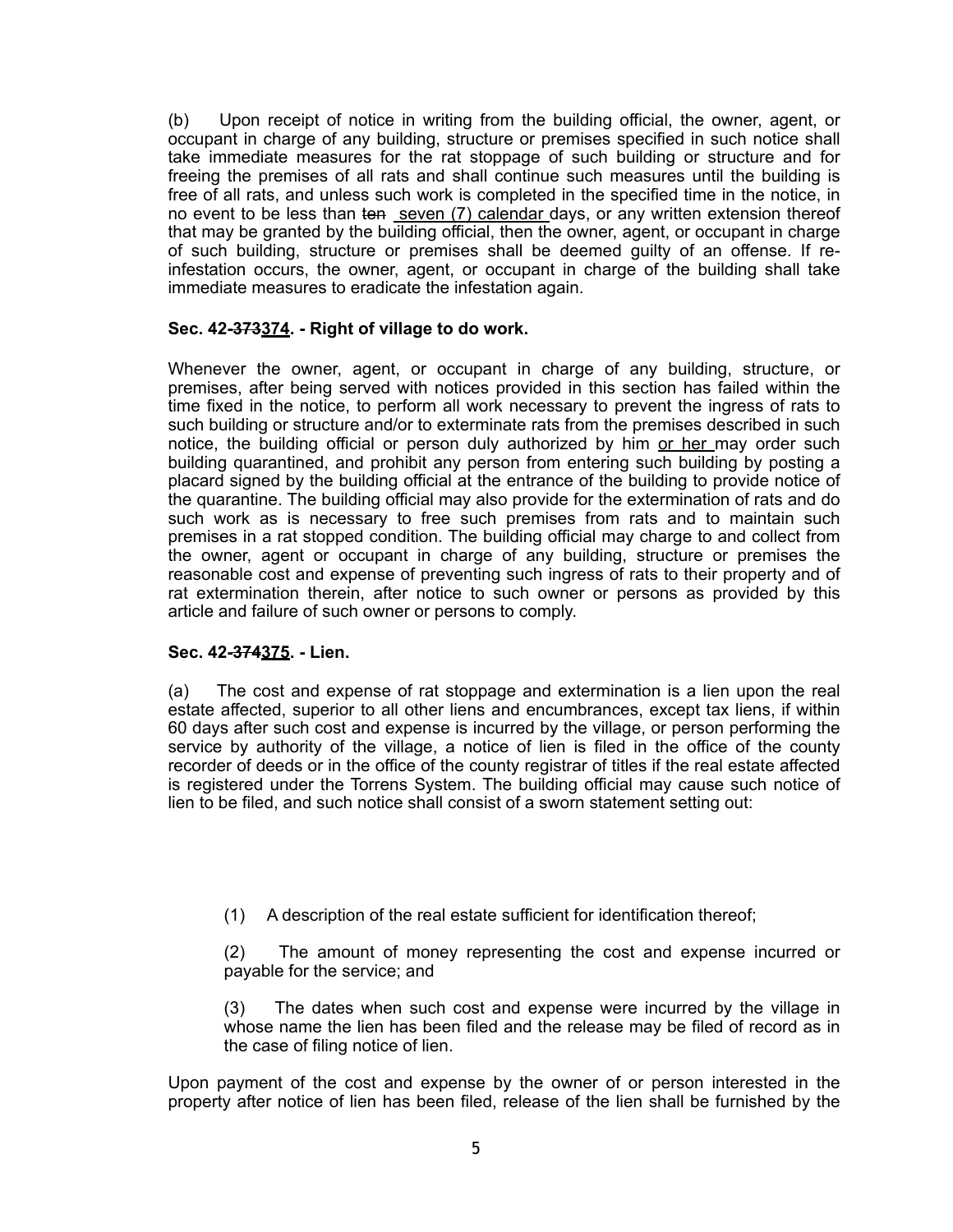village trustees, and such release may be filed of record as in the case of filing notice of lien.

(b) The lien may be enforced by proceedings to foreclose as in the case of mortgages or mechanics' liens as is provided by statute. Suit to foreclose this lien shall be commenced within one year after the date of filing notice of lien.

## **Sec. 42-375376. - Penalty.**

Failure to comply with any of the sections of this article may result in a fine not to exceed \$750.00 per occurrence. Each day that a building or building owner, agent, or occupant fails to comply with the sections of this article may count as a separate occurrence.

### **Sec. 42-377. - Rodent abatement by businesses.**

As a prerequisite to the issuance of any new or renewed business license. each applicant shall submit to the Village a certificate of rodent abatement issued by a licensed exterminator or pest control company and a copy of a contract with a licensed exterminator showing that the bait boxes will be re-baited at least two (2) times per year. A copy of the current rodent abatement certificate shall be kept on file with the Village at all times during the effectiveness of any license.

# **Sec. 42-378. - Rodent abatement by multiunit dwellings and rental units.**

All rental units and multiunit dwellings shall be inspected annually. Copies of all contracts with and/or certificates from licensed exterminator or pest control companies must be presented to the Village, must evidence that the annual inspection has occurred and must detail whether any evidence of rat harborage or infestation is present, or any other conditions which could reasonably lead to rat harborage or infestation. Any such conditions noted must be abated within seven (7) business days of the date of the discovery of the rat harborage or infestation, or a condition that could reasonably lead to rat harborage or infestation. The contract with a licensed exterminator must also provide that the bait boxes will be re-baited at least two (2) times per year.

### **Sec. 42-379. Sewers.**

The owner or person responsible for the maintenance of a sewer system or any portion thereof shall maintain to the greatest extent possible said system in a rat-tight, rat-free condition at all times. Whenever the owner or responsible person is notified by the Village that there is evidence of rat infestation in the sewer, the person shall institute rat eradication measures immediately and shall maintain the eradication measure in a satisfactory manner until the rates are abated.

All new sewer lines and existing ones being maintained must prevent the exit of rats. Whenever the owner or responsible person is notified by the Village that there is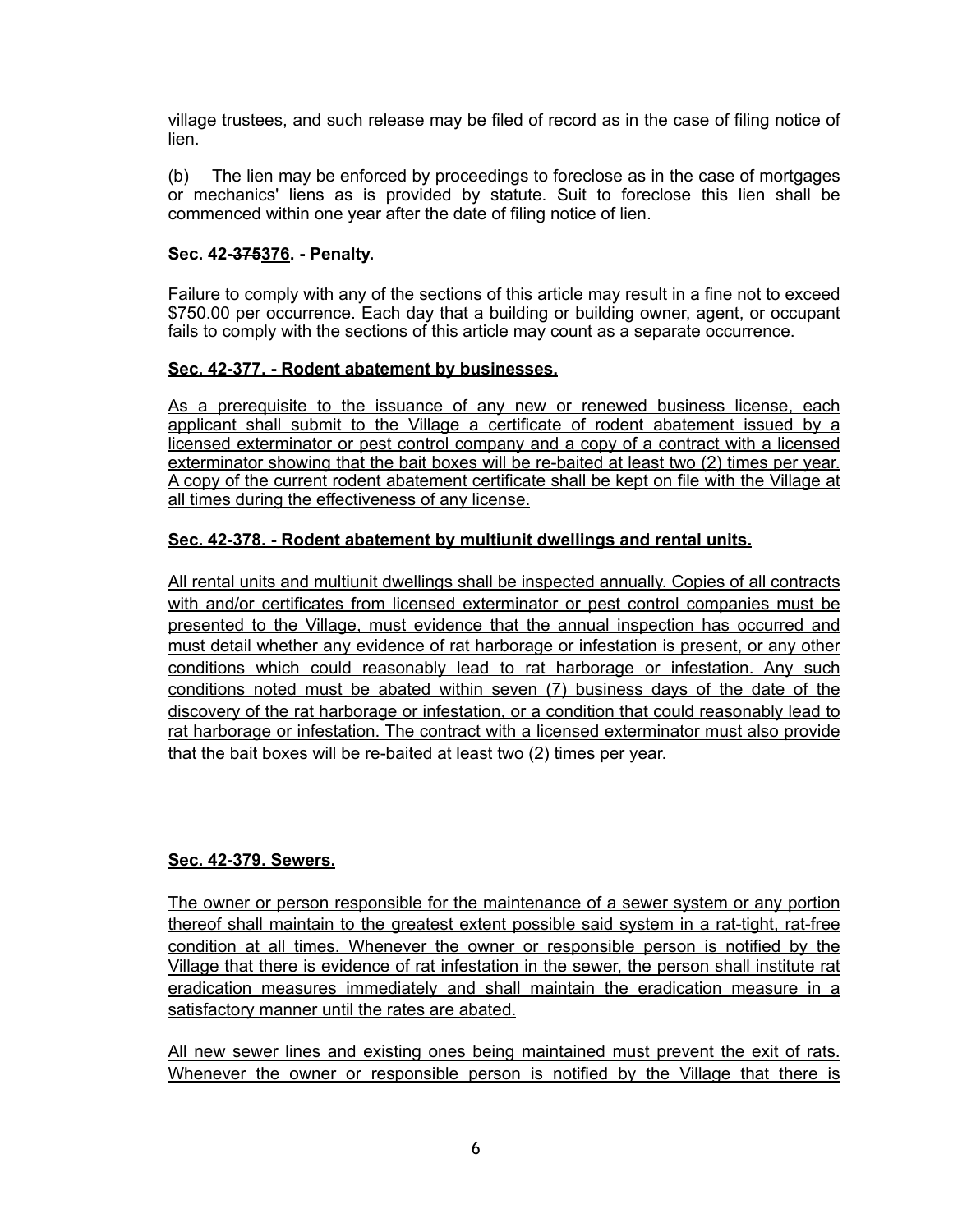evidence of rat burrowing or otherwise exiting from the sewer, the person shall institute reasonably necessary repairs to the sewer line to prevent the exit of rats.

# **Secs. 42-376380—42-400. - Reserved.**

# **SECTION 3.1. OTHER ACTIONS AUTHORIZED.**

The officers, employees and/or agents of the Village shall take all action necessary or reasonably required to carry out, give effect to and consummate the amendments contemplated by this Ordinance and shall take all action necessary in conformity therewith. The officers, employees and/or agents of the Village are specifically authorized and directed to draft and disseminate any and all necessary forms or notices to be utilized in connection with the intent of this Ordinance.

#### **ARTICLE III. HEADINGS, SAVINGS CLAUSES, PUBLICATION, EFFECTIVE DATE**

#### **SECTION 4. HEADINGS.**

The headings of the articles, sections, paragraphs and subparagraphs of this Ordinance are inserted solely for the convenience of reference and form no substantive part of this Ordinance nor should they be used in any interpretation or construction of any substantive provision of this Ordinance.

### **SECTION 5. SEVERABILITY.**

The provisions of this Ordinance are hereby declared to be severable and should any provision of this Ordinance be determined to be in conflict with any law, statute or regulation by a court of competent jurisdiction, said provision shall be excluded and deemed inoperative, unenforceable and as though not provided for herein and all other provisions shall remain unaffected, unimpaired, valid and in full force and effect.

#### **SECTION 6. SUPERSEDER.**

All code provisions, ordinances, resolutions, rules and orders, or parts thereof, in conflict herewith are, to the extent of such conflict, hereby superseded.

#### **SECTION 7. PUBLICATION.**

A full, true and complete copy of this Ordinance shall be published in pamphlet form or in a newspaper published and of general circulation within the Village as provided by the Illinois Municipal Code, as amended.

## **SECTION 8. EFFECTIVE DATE.**

This Ordinance shall be effective and in full force ten (10) days after its passage, approval and publication in accordance with Illinois law.

### (REMAINDER OF THIS PAGE INTENTIONALLY LEFT BLANK)